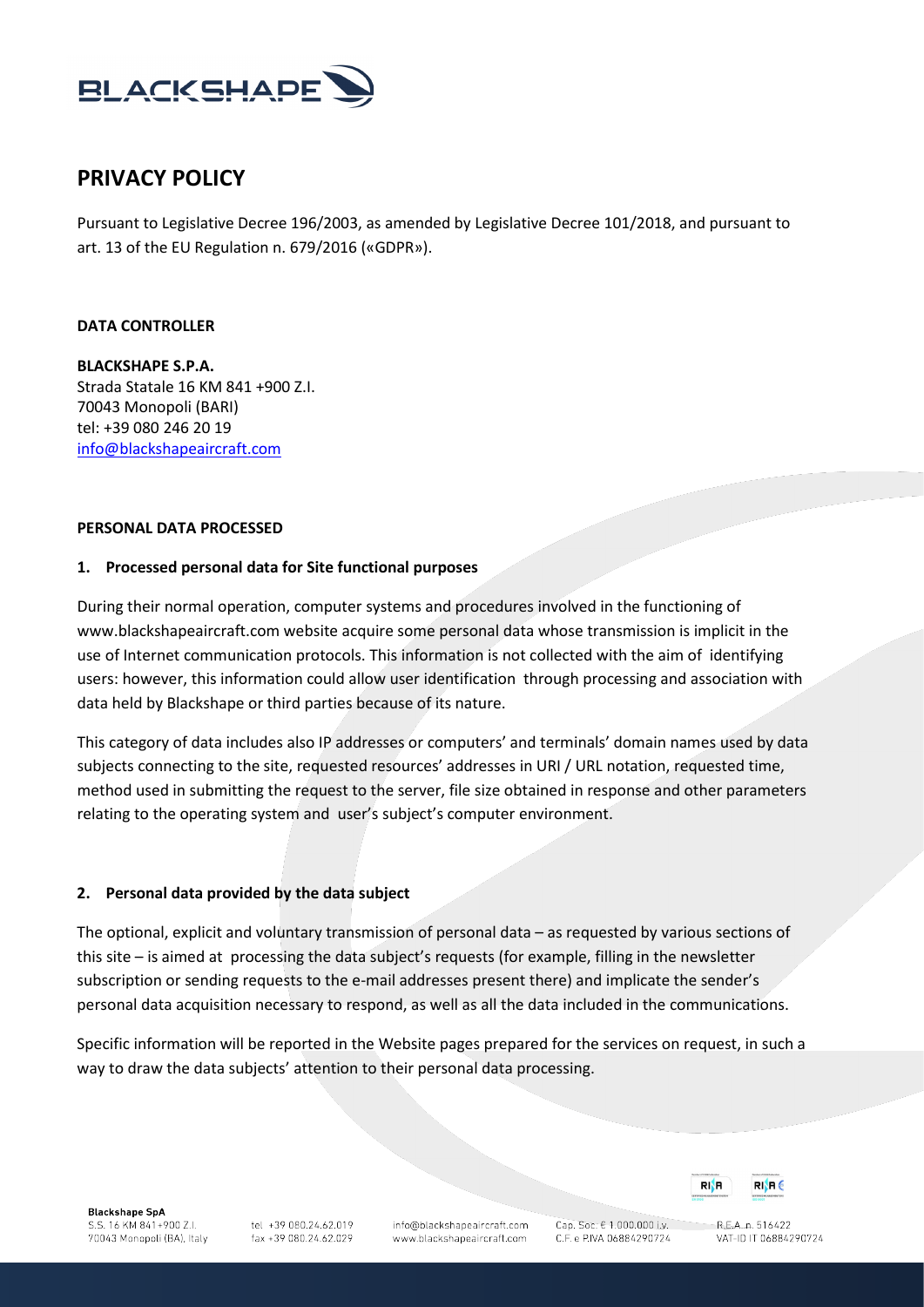

### **3. Cookie**

# The Site uses cookies in order to ensure Site normal navigation and use and to improve the users browsing experience.

| PURPOSE OF PROCESSING                                                                                                                                                                                          | LEGAL BASIS FOR PROCESSING                                                                                                                  | DATA RETENTION PERIOD                                                                                                                                            |
|----------------------------------------------------------------------------------------------------------------------------------------------------------------------------------------------------------------|---------------------------------------------------------------------------------------------------------------------------------------------|------------------------------------------------------------------------------------------------------------------------------------------------------------------|
| Functioning of the website<br>Personal data collected during navigation are used to obtain<br>anonymous and statistical information on the website use and<br>to check its correct functioning.                | Processing brought about for this purpose is based<br>on a legitimate interest of the Data Controller in the<br>correct website management. | For the period for which this is strctly necessary in<br>order to obtain valid statistical information and<br>effectively check the website correct functioning. |
| Commercial and informative communications transfer<br>Personal data provided directly by the data subject are used in<br>order to process the data subject's requests (e.g. Newsletter<br>or contact request). | Processing brought about for this purpose is carried<br>out with the specific consent provided by the data<br>subject.                      | Until the data subject has revoked the consent<br>given.                                                                                                         |
| Contractual purposes<br>Data provided directly by the data subject are used in order to<br>prepare and execute contracts with data subjects.                                                                   | Processing used for this purpose is based on the<br>execution of a contract to which the data subject is<br>a party.                        | 10 years from the contract termination.                                                                                                                          |

## **NATURE OF THE PROVISION OF THE DATA**

With the exception of navigation data, which are necessary to implement IT and electronic protocols, personal data provision by data subjects is free and optional. However, failure to provide the personal data themselves will make it impossible to proceed with requests forwarded or those the data subject intends to forward.

### **DATA RECIPIENTS**

We inform you that your data may be made accessible for the aforementioned purposes at:

- Data Controller's employees and collaborators, expressly instructed and authorized for processing;
- Data Processors identified through a specific agreement;
- Service providers who carry out outsourced activities on behalf of the Data Controller (e.g. Website management, Newsletter sending management), in the capacity of Data Processors, within the limits of the purposes indicated in this statement.

The Data Processors list can be requested through a specific request to our DPO.

**Blackshape SpA** S.S. 16 KM 841+900 Z.I. 70043 Monopoli (BA), Italy

info@blackshapeaircraft.com www.blackshapeaircraft.com

Cap. Soc. € 1.000.000 i.v. C.F. e P.IVA 06884290724



RIM

R.E.A. n. 516422 VAT-ID IT 06884290724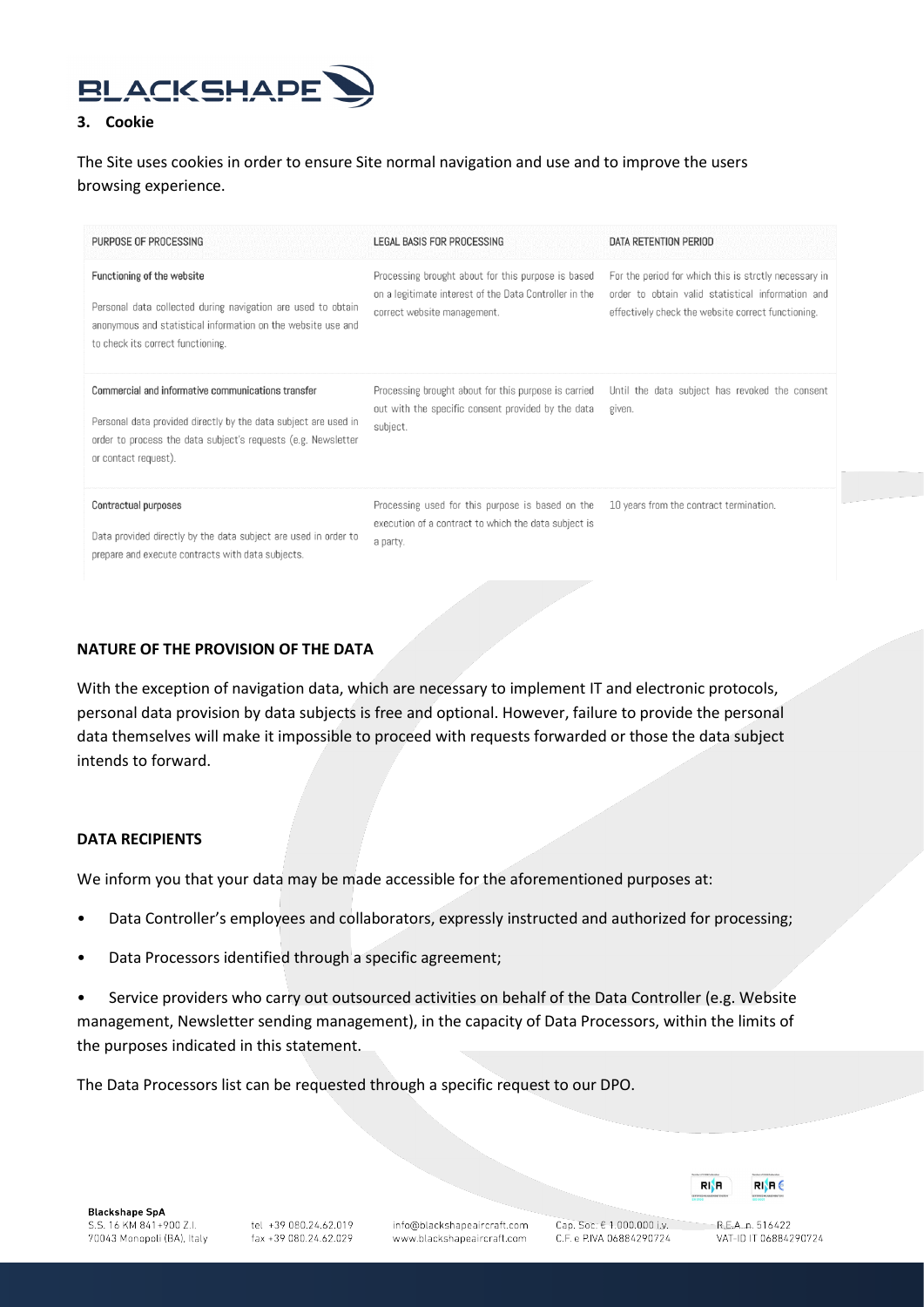

Personal data processing provided by the data subject is accomplished by means of the operations indicated in art. 4, n. 2) of the GDPR, by personnel expressly authorized to process it and appropriately instructed in order to guarantee the data processed confidentiality and to avoid the loss, destruction, unauthorized access or unauthorized processing of the same data, as well as from the units to which they belong within their competence.

Data provided will be collected using suitable electronic and/or paper instruments, with logics strictly related to the same purposes and, in any case, capable of guaranteeing their security, secrecy and confidentiality.

### **DATA TRANSFER**

The aforementioned data are stored mainly on servers located within the European Union. However, data provided for sending communications for purposes of marketing (e.g. "Newsletter") are stored on servers located in non-EU countries at the following companies:

• MailChimp – the Rocket Science Group, LLC, 512 Means St., Suite 404, Atlanta, Georgia 30318 – which guarantees its compliance by Standard Contractual Clauses.

We guarantee that the extra-EU data transfer takes place in compliance with the applicable legal provisions and that your data will never be used directly by MailChimp or sold by them to third parties.

#### **LINK AD OTHER WEBSITES**

From this website, it is possible to connect, via specific links, to other websites belonging to third parties. The Data Controller declines any responsibility regarding the possible request and/or release of personal data to third party sites.

#### **DATA SUBJECT RIGHTS**

In the spirit of absolute transparency and correctness with which Blackshape S.p.A. intends to manage the topic, we assure you our complete availability for any necessary clarification and our collaboration for the appropriate fulfilments.

We inform you that the Regulation gives data subjects the opportunity to exercise specific rights.

In the capacity of data subject, you have the right to obtain confirmation from the Data Controller that your personal data is being processed. In this case, pursuant to art. 15 of the GDPR, data subject will be entitled to obtain access to its personal data and to verify the purposes and methods of processing. You may also exercise your rights to update, rectify, integrate, oppose, limit, and erase your personal data.

info@blackshapeaircraft.com www.blackshapeaircraft.com

Cap. Soc. € 1.000.000 i.v. C.F. e P.IVA 06884290724

RIM  $RI$ **H** $\in$ 

> $RFA$ n 516422 VAT-ID IT 06884290724